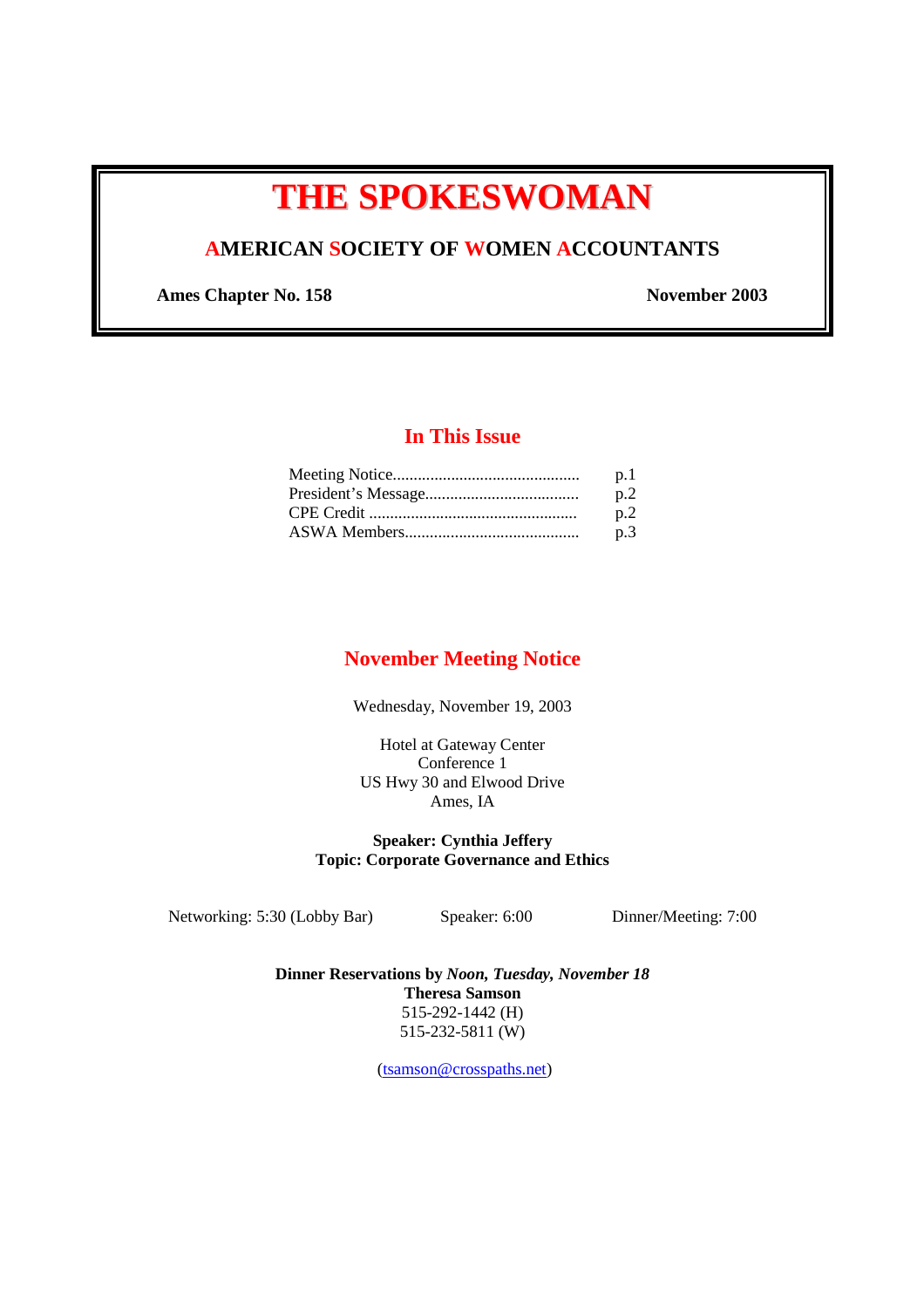

### **President's Message**

The holidays are approaching fast but where did Thanksgiving go? Christmas decorations appeared in the stores before Halloween and now it looks like the shopping season is upon us. I will admit that I have not started my Christmas shopping in earnest. In fact, I have only bought one present. However, I don't mind because it is important not to forget Thanksgiving.

I have so many things for which to be thankful – faith and a country where I am able to practice that faith without fear, family, home, health, friends, and it might be last in this list but certainly not least, ASWA. This organization has so much to offer each of us in networking, education and long-lasting friendships. I have gained so much from ASWA over the years. Last month's joint meeting with the Des Moines chapter is a perfect example. Aaron Keller's presentation on Continuous Quality Improvement was great. Thank you, Karen, for recommending him. The time went by so quickly; I wish he could have spoken for a longer period of time. It was an excellent opportunity to connect with members of the Des Moines chapter and we had a good representation from the Ames chapter. Thank you to everyone who helped make this evening a success.

One thing that I am especially thankful for this year is the growth that we have experienced in our chapter over the last year. It is so exciting to have new members. You bring new experiences, personalities and talents to our chapter and we are very happy that you have joined us. I am also thankful for our continuing members. We wouldn't be here without your hard work and devotion to this organization. This November, take time to say "Thank You" to someone in our chapter – someone new to let them know that you are glad they are here, someone whose contributions you have appreciated, or perhaps someone that you are glad to see each month. We have so much for which to be thankful, make sure that people are aware of it. See you November 19.

Cindy

## **CPE Credit**

The Iowa State University accounting department will be hosting a CPE conference on December 15, 2003 at the new Gerdin Business Building. The conference will feature eight faculty members with each presenting a two-hour session. There will be two sessions at each time period, and the conference will provide attendees with 8 CPE credits.

The conference brochure and online registration is available at: http://www.ucs.iastate.edu/1203/acct.htm

Please contact Jan Duffy (jduffy@iastate.edu) for more information.